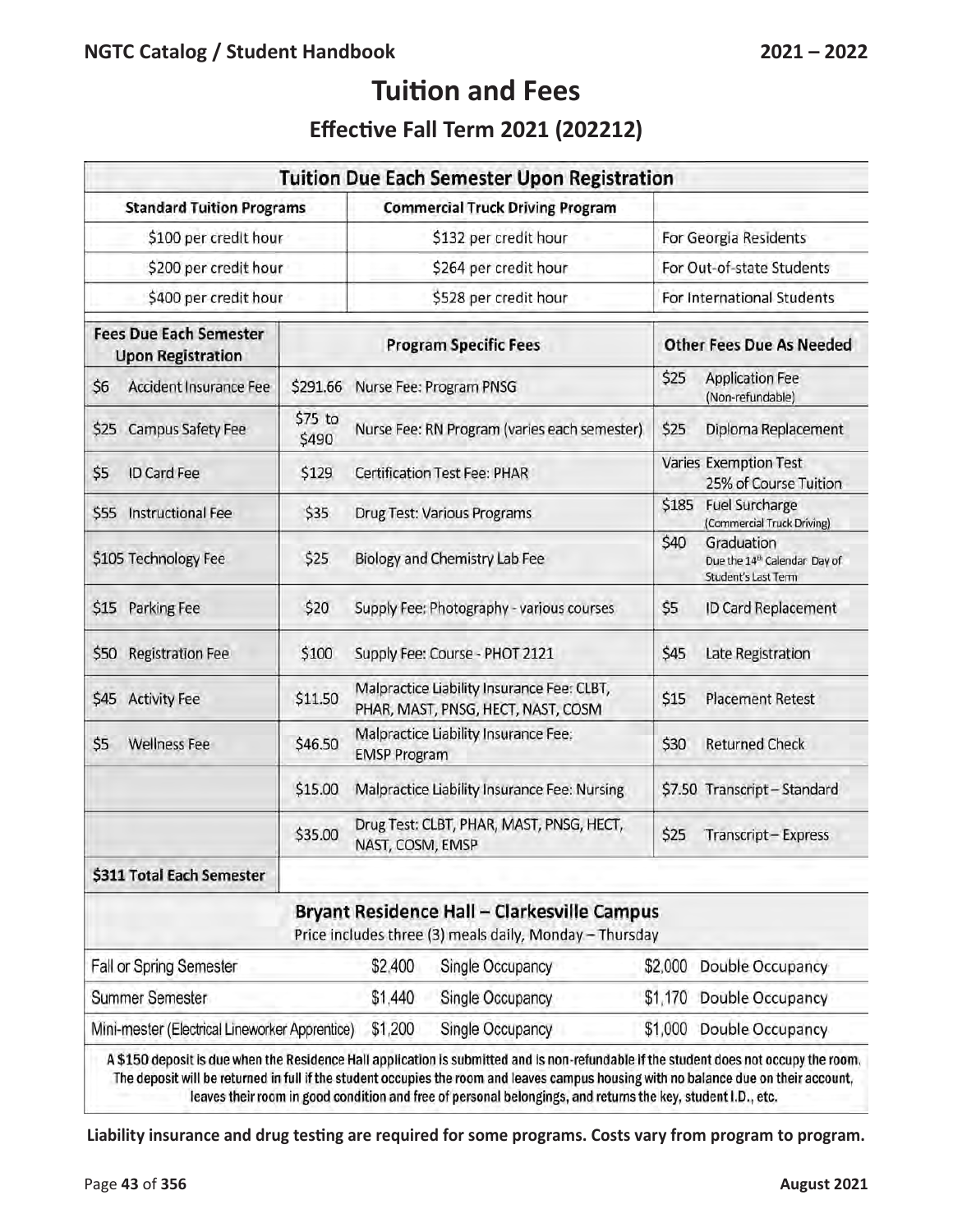# **Tuition**

Tuition is typically assessed at the rate of \$100 per credit hour for Georgia residents, \$200 per credit hour for out-of-state students, and \$400 per credit hour for international students.

# **Out-of-State Tuition Exemption**

Students in the following classifications are eligible for Out-of-State Tuition Exemption. These exemptions do not affect the student's eligibility for the HOPE Scholarship or Grant, except for exemptions for military personnel and their dependents as provided for in the Georgia Student Finance Commission regulations.

- 1. Employees and their children who move to Georgia for employment with a new or expanding industry as defined in OCGA 20-4-40;
- 2. Full-time employees of the Technical College System of Georgia, their spouses, and dependent children;
- 3. Full-time teachers in a public school, a military base, or a public postsecondary college, their spouses, and dependent children;
- 4. United States military personnel stationed in Georgia and on active duty and their dependents living in Georgia;
- 5. United States military personnel, spouses and dependent children reassigned outside Georgia, who remain continuously enrolled and on active military status;
- 6. United States military personnel and their dependents that are domiciled in Georgia, but are stationed outside the United States;
- 7. Students who are domiciled in out-of-state counties bordering on Georgia counties and who are enrolled in a Technical College with a local reciprocity agreement;
- 8. Out-of-state tuition is waived for students who are legal residents of the following counties bordering the Georgia counties in the North Georgia Technical College service delivery area: North Carolina – Cherokee, Clay and Macon; South Carolina – Oconee; Tennessee – Polk.
- 9. Career consular officers and their dependents that are citizens of the foreign nation which their consular office represents, and who are living in Georgia under orders of their respective governments. This exemption shall apply only to those consular officers whose nations operate on the principle of educational reciprocity with the United States.
- 10. Members of a uniformed military service of the United States who, within thirty-six (36) months of separation from such service, enroll in an academic program and demonstrate an intent to become domiciled in Georgia. *This exemption may also be granted to their spouses and dependent children or individuals eligible for GI Bill benefits.* This exemption also applies to recipients of transferred GI Bill benefits who within thirty-six (36) months of the transferor's separation from the uniformed military service of the United States enroll in an academic program and demonstrate an intent to become domiciled in Georgia. An individual or former service member so described retains the exemption if enrolled at the expiration of the thirtysix month window and remains continuously enrolled (other than during regularly scheduled breaks) and uses educational benefits, even if the student enrolls in multiple programs.
- 11. Students using transferred GI Bill while the transferor is on active duty who demonstrate an intent to become domiciled in Georgia and students using the Marine Gunnery Sergeant John David Fry Scholarship who demonstrate an intent to become domiciled in Georgia.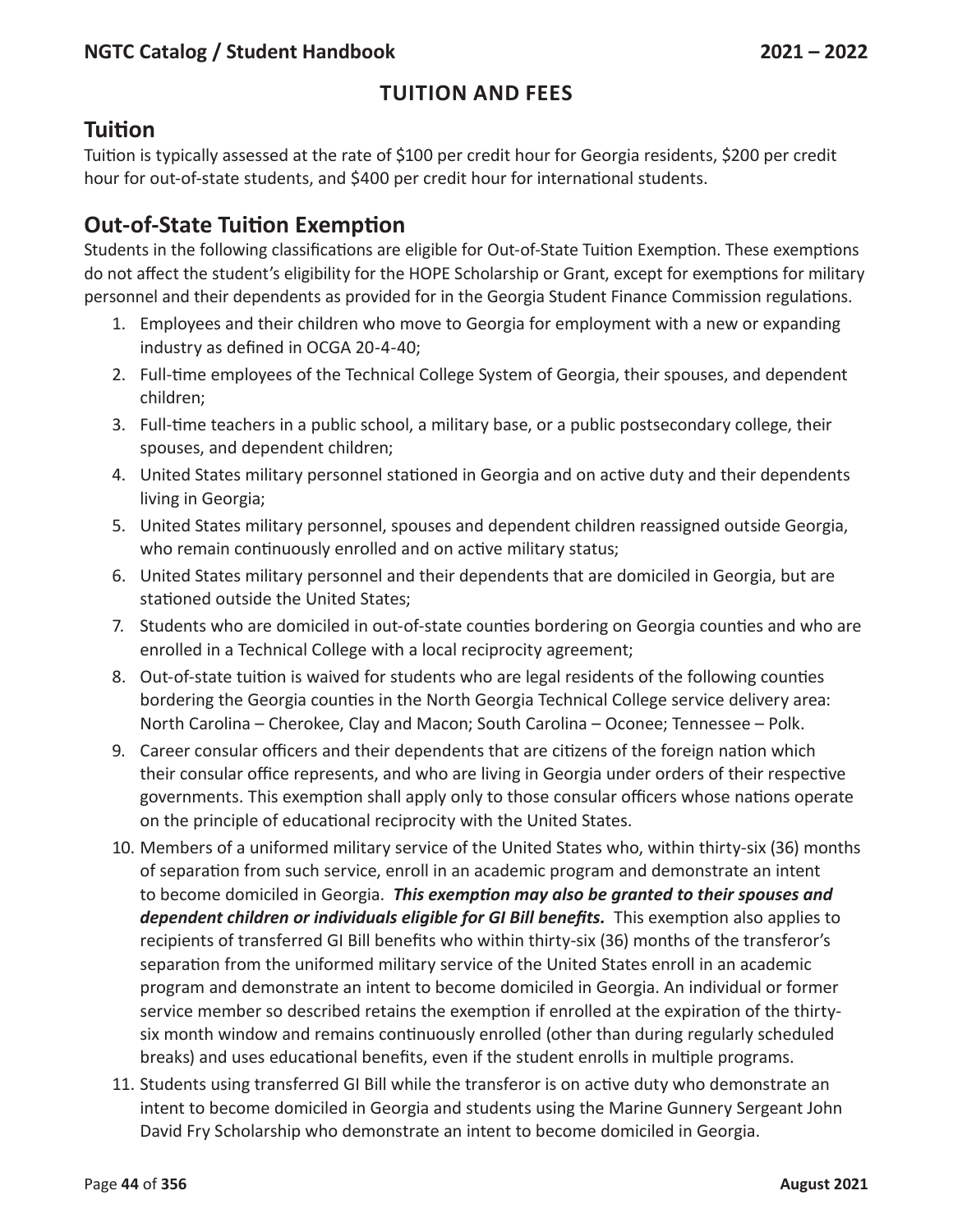- 12. Students who are described as covered individuals in 38 U. S. C. 3679 (c).
- 13. Students who are dually enrolled.

Notwithstanding any provision in this procedure, no person who is unlawfully present in the United States shall be eligible for any exemption of the tuition differential.

Requests for tuition waivers must be made in writing to the Vice President for Student Affairs.

#### **Accident Insurance**

Students are required to pay an insurance fee each semester with the exception of GVTC students and total Internet students. Accident insurance coverage is not included in the Student Activity Fee. This coverage is provided to students while attending class. The option of additional accident insurance for 24-hour coverage is no longer available.

# **Application Fee**

A non-refundable application fee is due at the time of application for admission to certificate, diploma, and associate degree programs.

# **Bookstore**

Students are expected to purchase necessary textbooks, materials for personal projects, and other items required for each course. For the convenience of the students, the college maintains a bookstore, "Beyond Books," where required books and other items may be purchased.

Students are required to present a valid student ID card when using Financial Aid in the Bookstore.

Bookstore hours are posted. The bookstores also carry a variety of North Georgia Technical College logo items and personal items. Also, for convenience, the online bookstore is available at: www. northgatech.edu/bookstore.

# **Campus Safety Fee**

Students are required to pay a campus safety fee each semester.

# **Check Handling Fee**

A check-handling fee will be charged for each check returned by the bank for "insufficient funds," "account closed," or "stop payment."

# **Dining Hall Fees – Clarkesville Campus**

The dining hall on the Clarkesville Campus serves breakfast, lunch, and dinner Monday through Thursday when classes are in session. Resident students use their ID cards as their meal ticket. Commuting students, staff, and guests pay through the line or use a meal ticket. Meal tickets are available for purchase at a reduced rate in the Cashier's Office or in the dining hall. The dining hall can prepare special diets for resident students as required by a physician. The resident must obtain a written description of the diet from the physician and provide it to the Dining Hall Manager.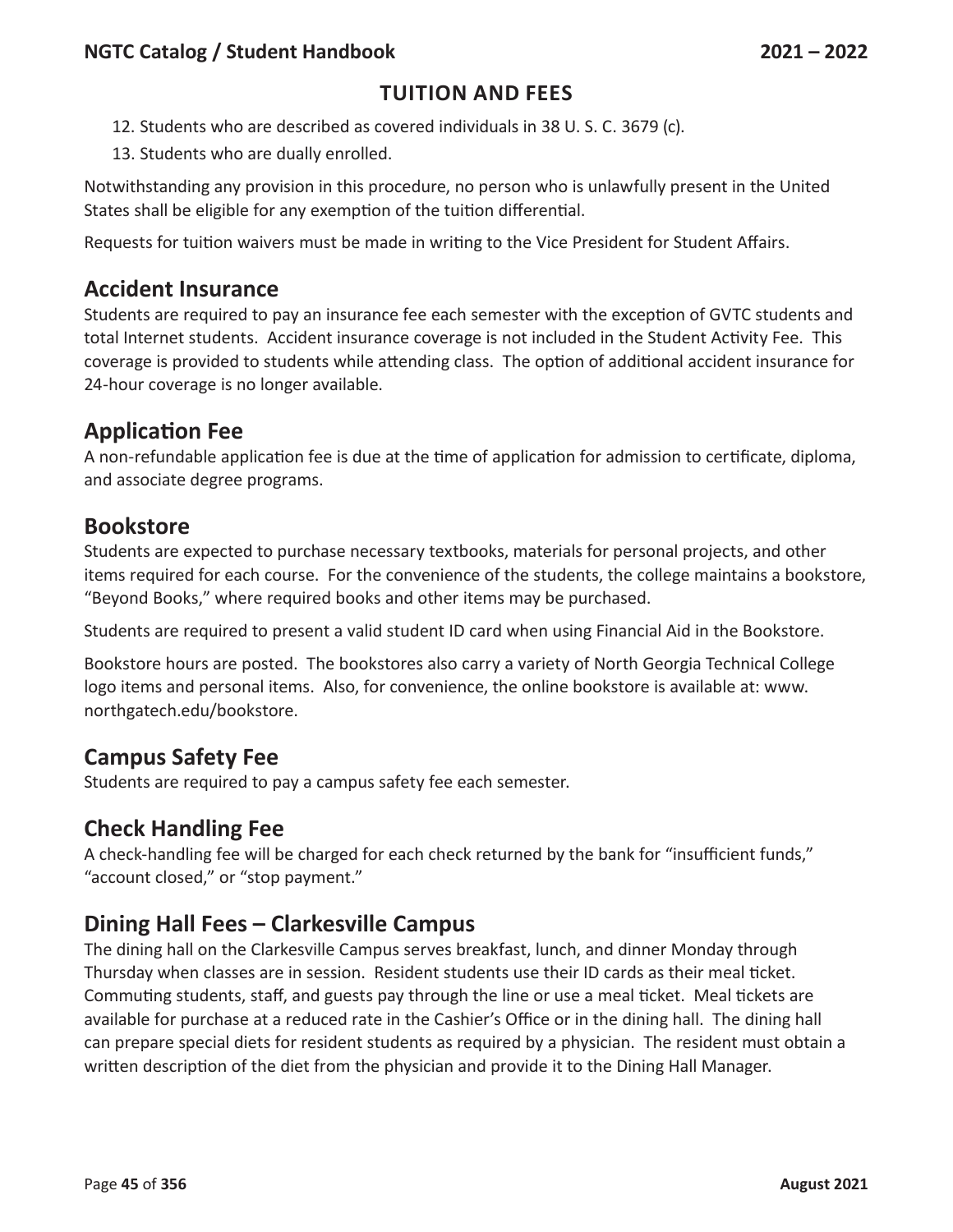#### **NGTC Catalog / Student Handbook 2021 – 2022**

#### **Tuition and Fees**

To comply with state health laws, all Dining Hall patrons must wear appropriate clothing including shirt and shoes in the dining hall. All Dining Hall patrons must also conduct themselves in a proper manner and carry their trays to the designated area to be cleaned.

Meals are served Monday-Thursday during the following scheduled hours:

| <b>Breakfast</b> | $7:00$ a.m.  | $\sim$                   | $10:15$ a.m. |
|------------------|--------------|--------------------------|--------------|
| Lunch            | $11:30$ a.m. | $\sim$                   | $1:30$ p.m.  |
| Dinner           | 4:45 p.m.    | $\overline{\phantom{a}}$ | $5:45$ p.m.  |

# **Diploma Replacement Fee**

A fee is assessed for each diploma replacement request. A paper request form may be downloaded from the NGTC website and returned with payment in a sealed envelope to the front desk of any North Georgia Technical College campus or by mail to the Registrar's Office, NGTC, PO Box 65, Clarkesville, GA 30523. Diploma replacement requests are processed within 10 business days.

#### **Drug Test Fee**

Students enrolled in the following programs are required to pay a non-refundable fee for drug testing: Commercial Truck Driving, Electrical Lineworker, Medical Assisting, Emergency Medical Technician, Advanced Emergency Medical Technician, EMS Professions, Pharmacy Technology, Paramedicine, Clinical Laboratory Technology, Phlebotomy Technician, Nurse Aide, Practical Nursing, Associate of Science in Nursing, Phlebotomy, and Health Care Assistant.

#### **Exemption Examination Fee**

Exemption examinations are assessed a fee of 25% of the course tuition. A paper form to apply for an exemption examination may be downloaded from the NGTC website. Once the student arranges a time with the department administering the exemption, he or she takes the form to the Cashier's Office to make payment. The student then brings the completed form to the examination. The examiner will grade the examination and return the form to the Registrar's Office. Exemption examination fees are non-refundable, and exemption examinations may only be attempted once. If a student has previously attempted or completed a course, he or she may not sit for the exemption exam.

#### **Graduation Fee**

A non-refundable fee will be charged during the semester in which the diploma- or degreeseeking student applies for graduation even though he/she may choose not to participate in the commencement ceremony. If a change to semester for graduation is made, the fee must be paid again.

#### **Late Registration Fee**

Any student who registers on or after the first day of class will be charged a non-refundable late registration fee.

#### **Malpractice Insurance**

Students enrolled in the following programs are required to purchase malpractice insurance: Associate of Science in Nursing, Practical Nursing, Clinical Laboratory Technology, Medical Assisting, Emergency Medical Technician, Advanced Emergency Medical Technician, EMS Professions, Pharmacy Technology,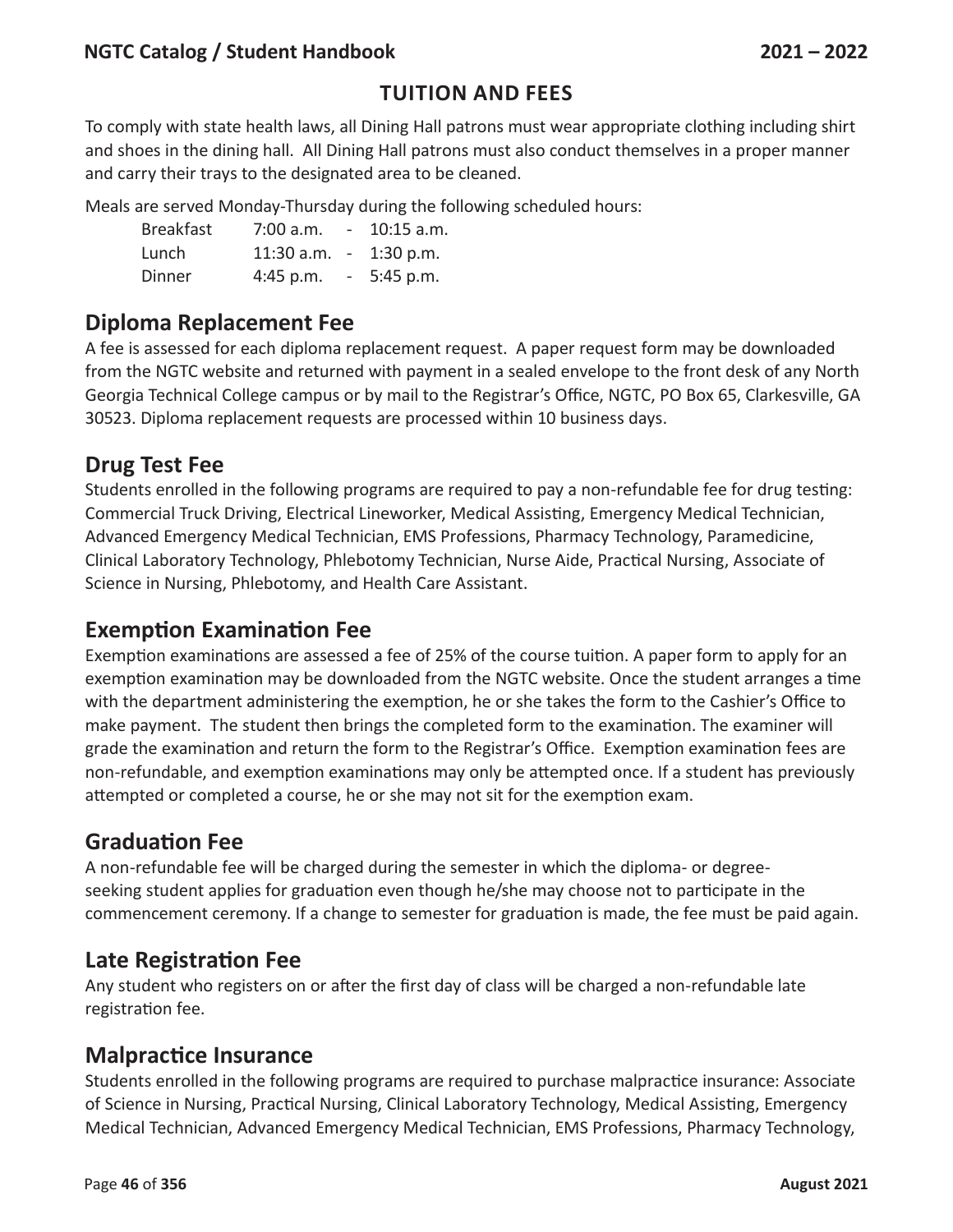#### **NGTC Catalog / Student Handbook 2021 – 2022**

#### **Tuition and Fees**

Health Care Assistant, Early Childhood Care and Education, Nurse Aide, Phlebotomy, Paramedicine, and Cosmetology. This insurance can be purchased through the cashier at the Clarkesville, Blairsville, or Currahee Campus. This fee is non-refundable once the student has attended at least one day of class.

#### **Placement Test Score Reprint Fee**

Placement Test Scores are included on the NGTC Official Transcript. For test-takers who have not attended North Georgia Technical College, official reprints of test scores are assessed a fee. A paper request form may be downloaded from the North Georgia Technical College website and returned with payment in a sealed envelope by mail to Registrar's Office, PO Box 65, Clarkesville GA 30523 or to the front desk of any NGTC campus. Placement test score reprint requests are processed within 5 business days.

#### **Registration Fee**

Students are required to pay a registration fee each semester.

#### **Residence Hall Fees – Clarkesville Campus**

Resident students will be charged each semester for room and board for a double occupancy room. Single occupancy rooms, if available, are assigned to returning students based on date of initial application; and students will be charged each semester for a single occupancy room and board. Residence hall/dining hall fees include breakfast, lunch, and dinner, Monday through Thursday during the semester when classes are in session.

A \$150 deposit is due when the Residence Hall Application, Contract, and Meningococcal Statement are submitted to the Office of Student Affairs. This deposit is refundable if the student follows official check-out procedures, leaves campus housing with no balance due on his/her account, leaves his/her room in good condition and free of any personal belongings, and returns the key(s) and the student ID.

#### **Special Instructional Fee**

Students are required to pay a special instructional fee each semester.

#### **Student Activity Fee**

Students are required to pay an activity fee each semester with the exception of GVTC students and total Internet students.

#### **Student Identification Card**

Students are required to pay for a North Georgia Technical College ID card each semester. The cards are to be used for identification in the dining hall, bookstore, and library; at activities and athletic events; when transacting business with the cashier; and as identification when needed. Many activities sponsored off campus require an ID card for identification and reduced rates. The ID card is an official document of North Georgia Technical College. The use of a student identification card by anyone other than its original holder is prohibited.

#### **Technology Support Fee**

A mandatory technology support fee will be charged to each student. This fee is charged each semester. Dual-enrolled and Joint-enrolled high school students are exempt from this fee.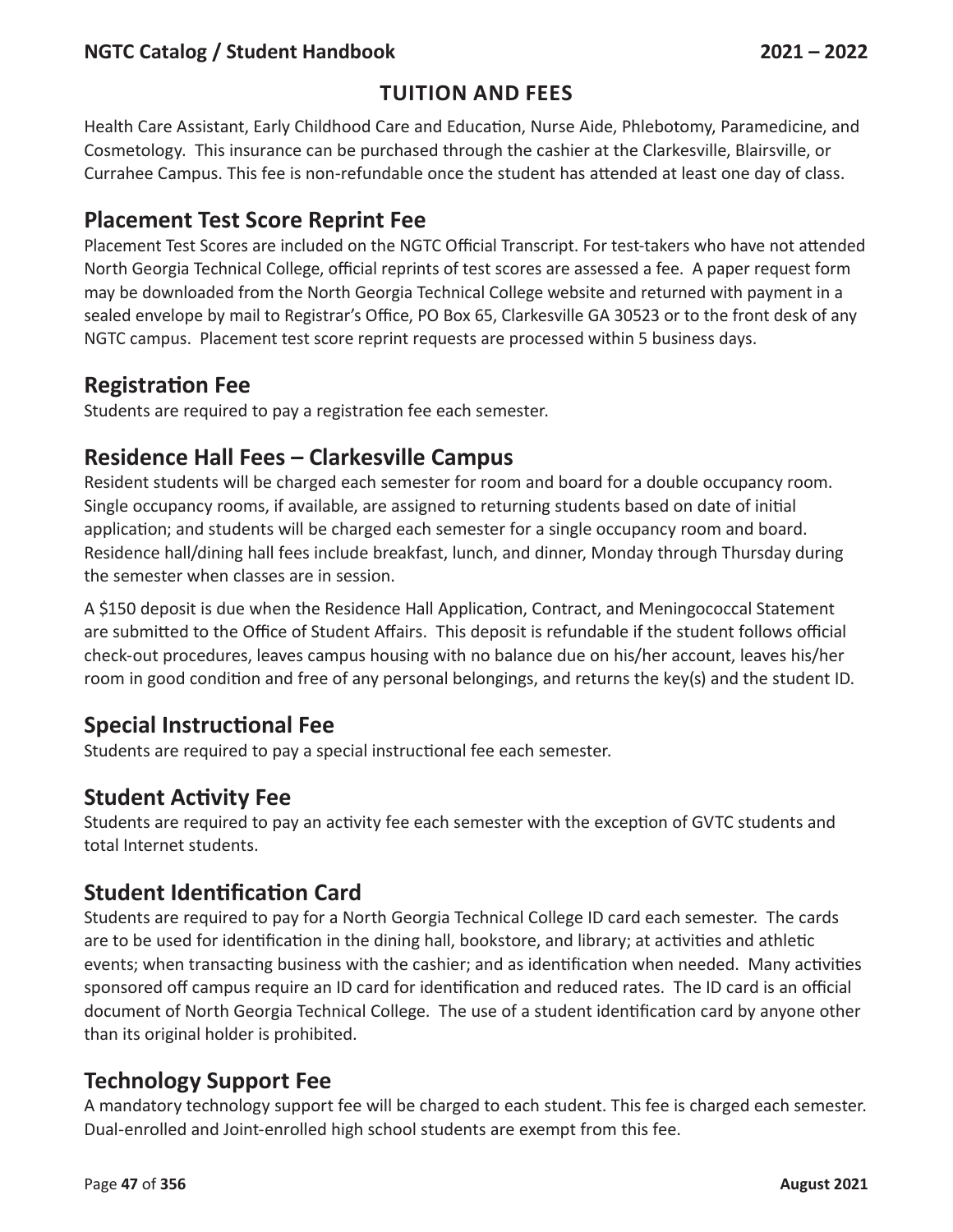#### **Transcript Fee - Standard**

Each standard request for Official Transcripts is assessed a fee. Requests may be made online through BannerWeb or Credential Solutions. Transcripts can be sent electronically to all TCSG institutions and other members of the Credential Solutions network. Transcripts may be mailed to any valid address. If you are uncomfortable placing an order online, you may call Credentials Solutions at 847-716-3005 to place your transcript request. There is an additional operator surcharge for placing orders over the telephone. Unofficial transcripts may be printed via BannerWeb; North Georgia Technical College does not print unofficial transcripts. Transcripts cannot be issued for students who have financial or other administrative obligations to the College.

# **Transcript Fee - Same Day**

A fee will be assessed for each same day request for Official Transcripts. A paper request form may be downloaded from the North Georgia Technical College website and returned with payment in a sealed envelope in person to the Registrar's Office on the Clarkesville Campus between 7:30 a.m. and 5:00 p.m. on normal business days. Same Day Transcripts are not issued on NGTC New Student Advisement days, the days grades are recorded each term, when the database is closed for maintenance, or the first day of class each semester. Please call before travelling to Clarkesville with a Same Day Transcript Request. Photo identification must be provided by the student. Same day requests are processed within one hour upon receipt of the completed request and payment and will be available at the front desk of the Clarkesville Campus. Transcripts cannot be issued for students who have financial or other administrative obligations to the college.

#### **Vehicle Registration and Parking Facility Fees**

All motor vehicles must be registered with the Campus Police Department. A parking permit will be issued to the student and should be displayed on the lower left side of the rear windshield. Failure to display the parking permit at the designated location on the motor vehicle will result in fines or impounding/removal of the vehicle.

Students are required to pay a non-refundable parking facility fee each semester. This fee is assessed per student, not per vehicle, and applies to every registered student (driver and non-driver) with the exception of GVTC students and total Internet students.

A temporary parking permit will be issued to students upon request when the registered motor vehicle is not in operation on the campus. The parking permit fee must be paid prior to the issuance of a temporary parking permit. All visitors must contact the receptionist to receive a visitor's parking permit.

Specific regulations include the following:

- The speed limit in all campus areas is 15 mph.
- Boarding students in Clarkesville are not permitted to drive cars to classes on the Clarkesville Campus.
- Students are not permitted to park in the dining hall area of the Clarkesville Campus.
- No parking is permitted on the street in front of Bryant Hall at any time.
- No parking is permitted on yellow curbs.
- Reckless driving, racing of motors, and loud mufflers are not permitted on campus.
- Motorcycles and similar vehicles are subject to the same regulations as automobiles on campus. Blairsville and Currahee campuses have parking lots designated for student use.
- Students who do not abide by these rules will be subject to penalties including fines, having the vehicles impounded, or withdrawal of permit to have motor vehicles on campus.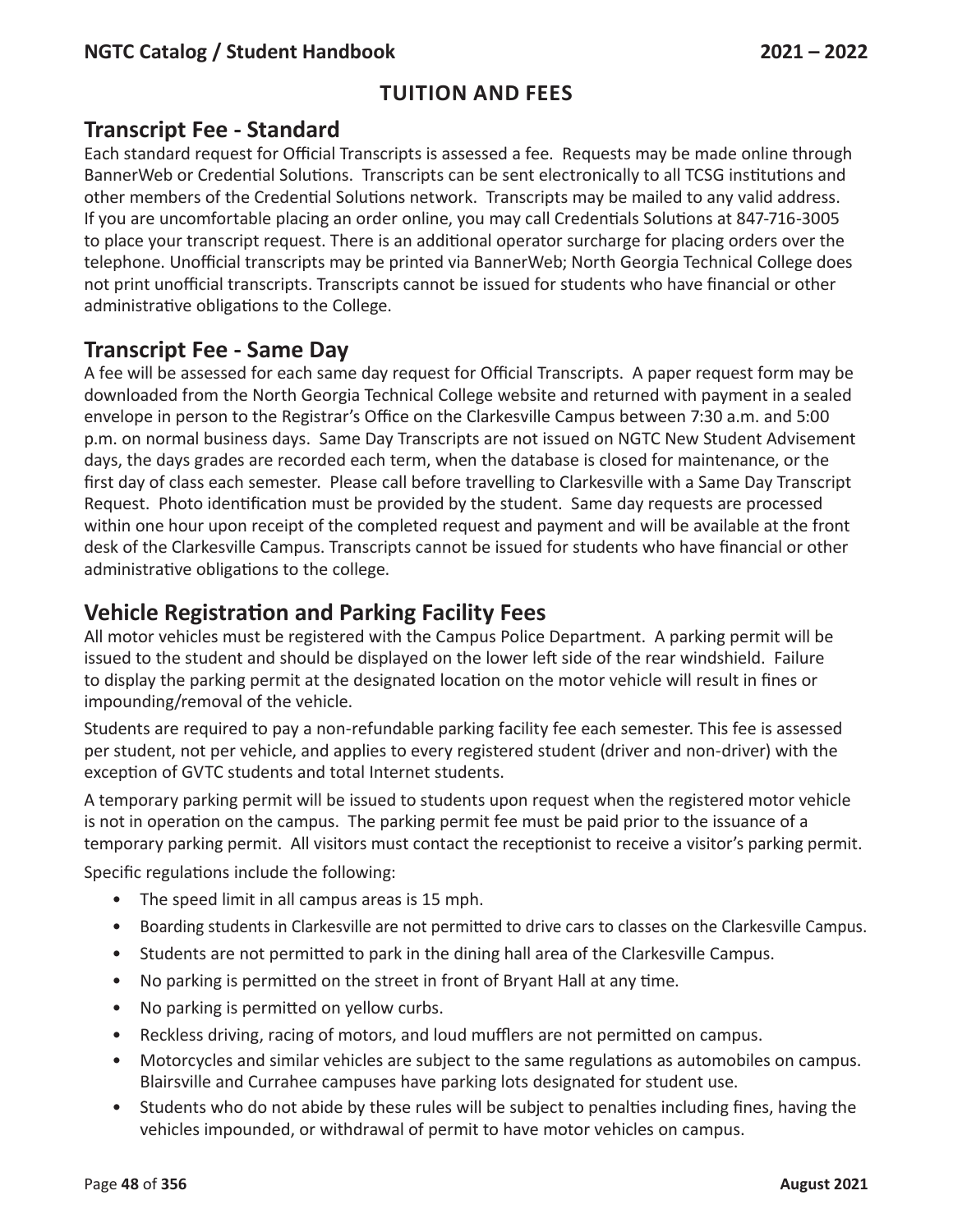• One parking space per vehicle.

#### **Students must park in the prescribed areas as follows:**

- Bryant Hall residents will park in the lot behind Bryant Hall.
- Commuting Students may park in any legal parking space on the Clarkesville Campus excluding the Resident Designated parking spaces in the Bryant Hall parking lot, Ramsey Hunter parking lot, South Clegg parking, reserved or handicapped parking, or loading zones.
- Students at the Blairsville and Currahee Campuses may park in designated student parking lots.

Violation of campus traffic rules and regulations is prohibited. Warnings and/or citations may be issued if these regulations are not followed. The student may appeal the citation issued by Campus Police by submitting the Traffic/Parking Citation Appeal Form to the Office of the Vice President for Student Affairs. The form must be submitted within seven (7) calendar days of the issuance of the citation. The decision of the Vice President for Student Affairs or his/her designee is final.

# **Payment of Tuition and Fees**

All tuition and fees are due and payable each semester by the first day of class. Students approved for grants and scholarships are expected to apply these funds toward their accounts. Any remaining balances after approved financial aid has been credited must be paid by the first day of class. Discover, American Express, VISA, and MasterCard are accepted. Fees are not eligible for HOPE payment.

Letters are sent to students notifying them of account balances prior to the first day of class. Any student who fails to pay their account balance in full by the established deadline is subject to their registration being removed and having a Hold placed on their account. Student accounts with outstanding balances remain on Hold until balances have been paid in full. Students are advised to regularly check their account balances online on BannerWeb.

# **Outside Scholarships**

Checks for scholarships from an external source can be mailed to the Clarkesville Cashier's Office along with your student ID number. This includes scholarships that are received from your employer or a civic organization (this does not include scholarships received from the North Georgia Technical College Foundation).

# **Third Party Billing**

Students who have third party agencies invoiced for their tuition and fees must provide proper authorization to the Business Office prior to the payment deadline. Third party agencies include, but are not limited to: WIOA, Department of Veterans Affairs, Vocational Rehabilitation Services, Georgia Department of Labor Trade Act Training and other corporate billings. If the agency does not pay the invoiced amount in full, the student will be responsible for the outstanding balance.

# **Fee Variations**

The following procedure applies to student fee charges where variations in programs or course schedules occur:

• Students enrolled only to complete IP's (In Progress grades) will pay the student activity fee and other registration fees.